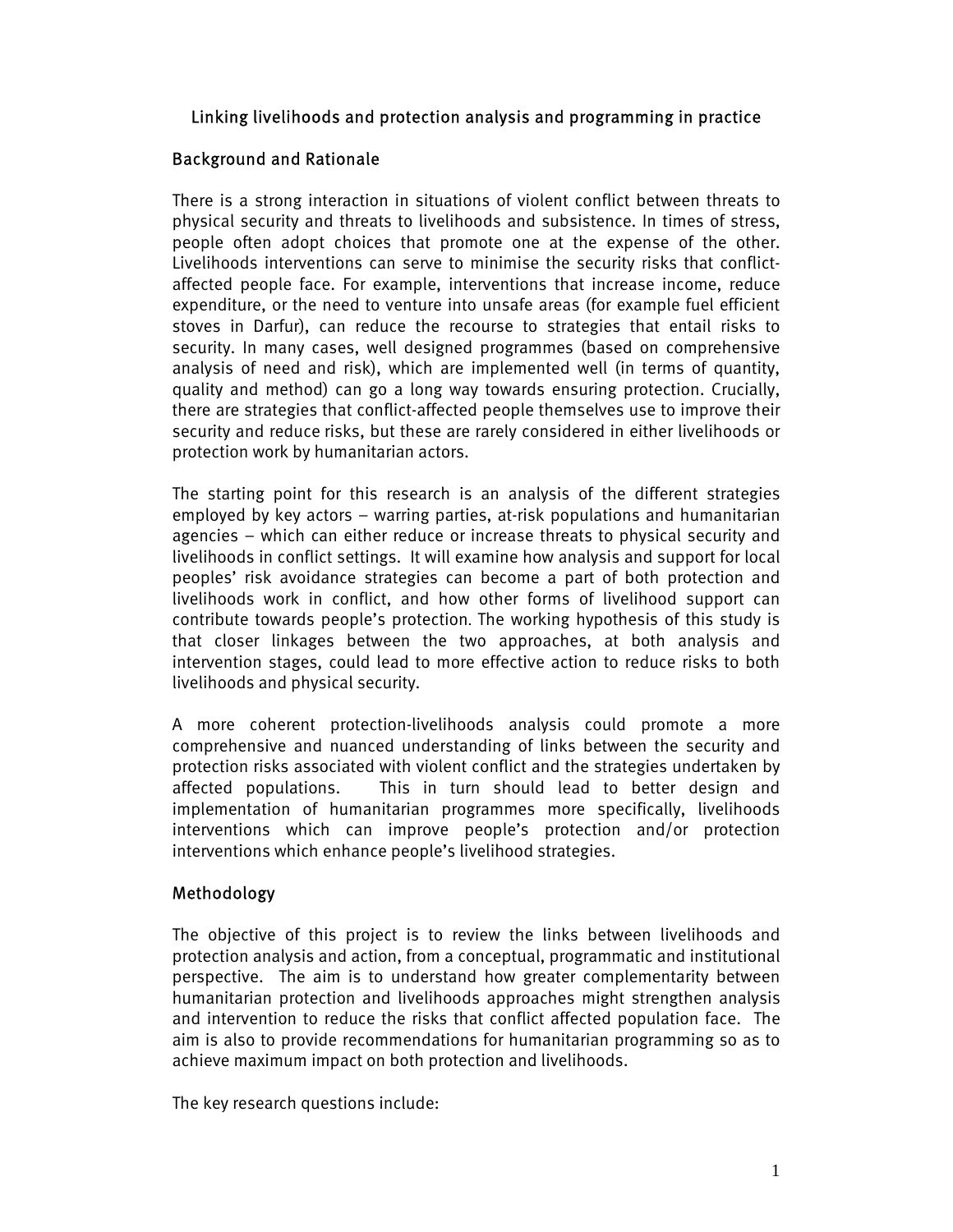- 1. What are the linkages between protection and livelihoods conceptual paradigms and assessment methods? How can livelihoods and protection analysis frameworks and methods be used in tandem in situations of conflict to examine power relations, war economies, exposure to risks and threats to civilians?
- 2. Both protection and livelihoods analysis in theory examine the political economy of the conflict to identify the causes of crisis and to identify the most politically vulnerable groups. Who should be responsible to carry out the political economy analysis, and if and when it does take place, why it is so rarely used to inform programming?
- 3. What are the strategies that different actors (warring parties, at-risk populations and humanitarian actors) use and how do they increase or reduce threats to physical security and livelihoods?
- 4. What is the evidence that livelihoods support interventions can minimise the security risks that people face?
- 5. What are the benefits of greater complementarity between livelihoods and protection programming? How can analysis and support for local peoples' risk aversion strategies become a part of both protection and livelihoods work of organisations working in conflict?
- 6. What are the constraints (including institutional / organisational) to greater coherence between protection and livelihoods approaches? What can be learned from contexts where this has been possible?

# The Project

This cutting edge research project will bring together the livelihoods and protection expertise of two leading humanitarian research centres: the Humanitarian Policy Group (HPG) at the Overseas Development Institute and the Feinstein International Centre (FIC) at Tufts University. The project will take place over two years and will involve a group of livelihoods and protection specialists analysing current and potential links between livelihoods and protection analysis and action, the details of which are outlined below.

# Phase I: Conceptual Analysis

- Literature review of livelihoods and protection conceptual models and approaches;
- Interviews with livelihoods, protection specialists and programme managers in key agencies to identify current technical and programmatic links and to gather practical examples of linkages between approaches;
- Development of methodological approaches, including elaboration of analytical frameworks;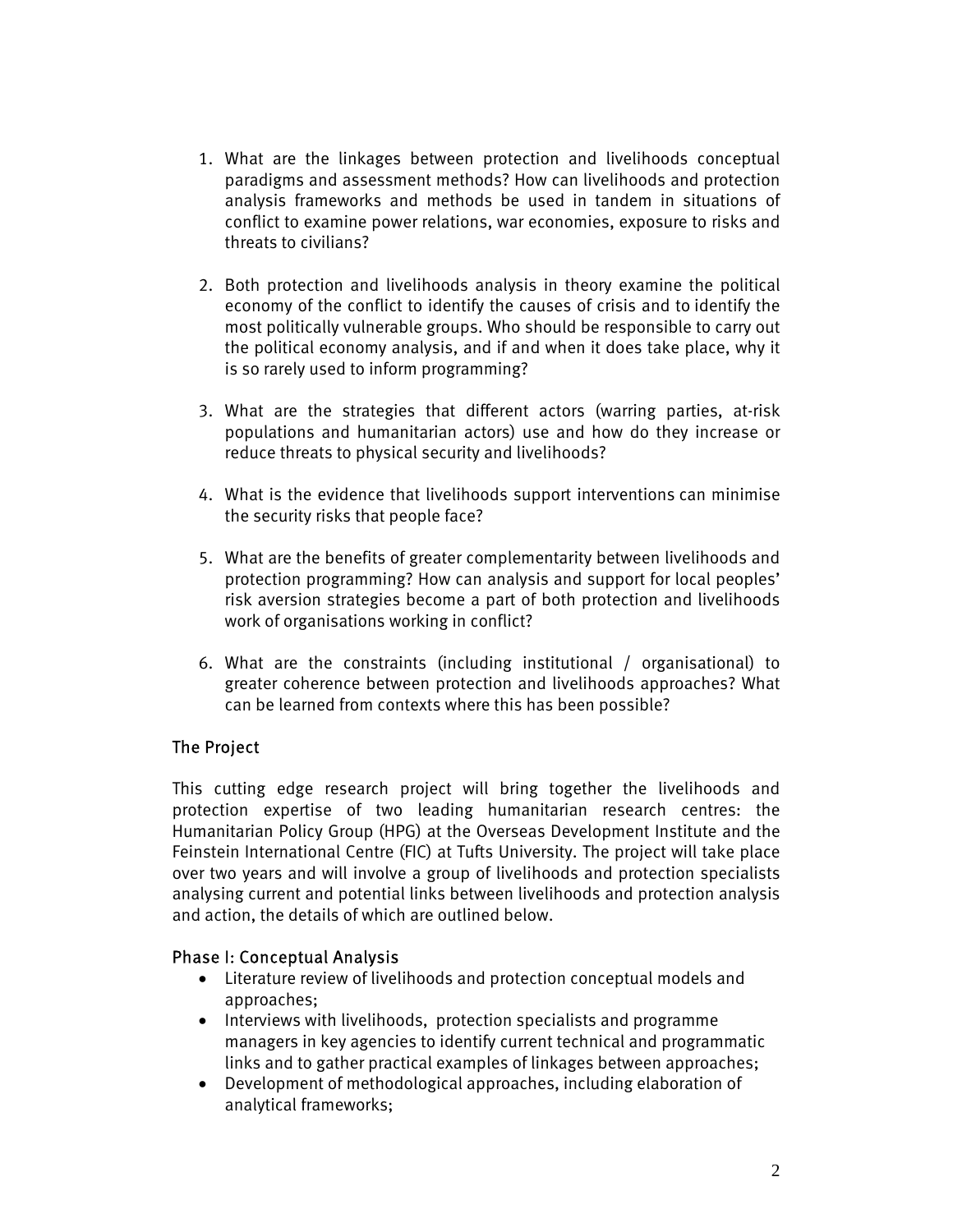- Agreement of potential collaborating partners and case study countries based on literature review, examination of agency practice and understanding of contexts with greatest potential for engagement;
- Drafting of background paper including conceptual frameworks and literature review and analysis.

### Phase II: Examination of risks, strategies and responses

- Literature review of protection and livelihoods situations, strategies and interventions (assessments and approaches) in three selected case study countries;
- Field research (approximately 20 days per country) in three selected case study countries to understand risks faced by communities and livelihood/protection strategies employed to reduce/mitigate these risks as well as interventions by humanitarian agencies;
- Interviews with field-level livelihoods and protection specialists/emergency managers in key agencies (and follow-up interviews at HQ, as required) to identify the potential for and challenges to greater complementarity between approaches;
- In-country seminars in each selected country with livelihoods and protection practitioners to discuss findings, lessons-learnt and recommendations for analysis and programming;
- Analysis and synthesis, development, publication and dissemination of final report.

The conceptual analysis phase will involve a review of published and grey literature on livelihoods and protection analysis, programming and theory. Interviews with key humanitarian agencies undertaking protection and livelihoods work will be carried out to understand the conceptual frameworks underlying agency practice in these two areas, how livelihoods and protection programming develop in different contexts and the impact of livelihoods programming on protection and vice versa. The group will use this analysis to agree methodological approaches, including the determination of collaborating partners and case study countries. Case studies will be chosen to ensure a crosssection of geographical areas, conflict causal factors, stage in the 'conflict cycle', and the level and nature of livelihoods and protection programming. Suggested countries include: Sudan (Darfur, transitional areas or South Sudan), DRC, Uganda, Liberia, Sierra Leone, Somalia, Afghanistan, Sri Lanka and East Timor.

The second phase will involve in-depth field research in three case study countries. This will involve an examination of the risks and threats that vulnerable populations face and the strategies they employ to mitigate or reduce these threats. The extent and nature of livelihoods approaches and the impact of these on the protection of conflict affected populations, and how livelihoods and protection specialists work together in practice (both within and between agencies and with government institutions) will be explored. Interviews with technical and managerial staff will be undertaken to understand opportunities and challenges to greater complementarity between approaches, with an incountry seminar in each selected country with livelihoods and protection